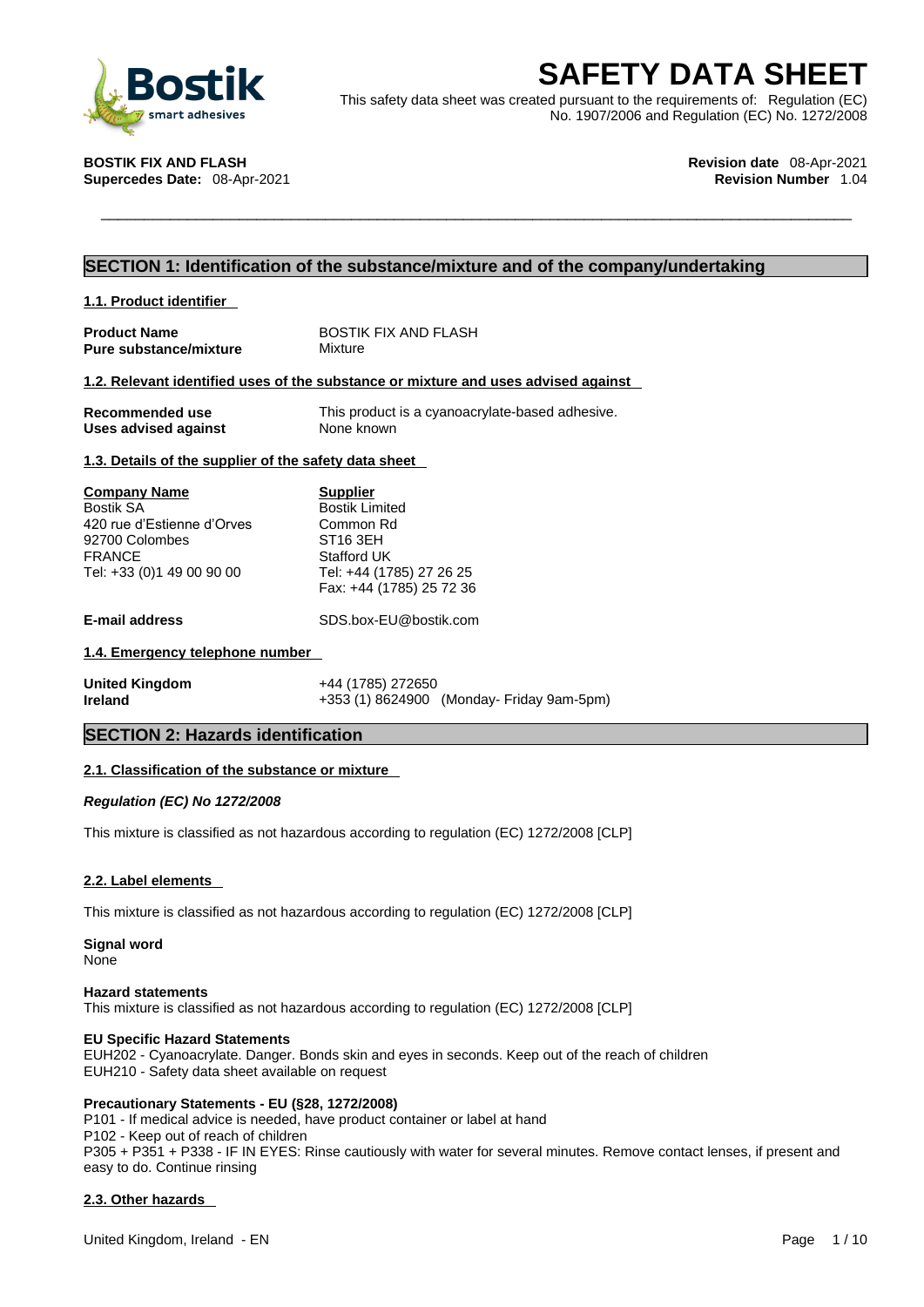. Polymerises with evolution of heat. Will bond to skin. Will bond to skin. Polymerises with evolution ofheat. Bonds skin and eyes in seconds. Bonds skin and eyes in seconds.

## **PBT & vPvB**

This mixture contains no substance considered to be persistent, bioaccumulating or toxic (PBT). This mixture contains no substance considered to be very persistent nor very bioaccumulating (vPvB).

# **SECTION 3: Composition/information on ingredients**

# **3.1 Substances**

Not applicable

# **3.2 Mixtures**

# **Full text of H- and EUH-phrases: see section 16**

This product does not contain candidate substances of very high concern at a concentration >=0.1% (Regulation (EC) No. 1907/2006 (REACH), Article 59)

# **SECTION 4: First aid measures**

## **4.1. Description of first aid measures**

| <b>General advice</b>                                                           | Show this safety data sheet to the doctor in attendance. If irritation persists or eye and/or<br>skin remains bonded: Get medical advice/attention.                                                                                                                                                                                                                                                                                                                                                                                                 |  |
|---------------------------------------------------------------------------------|-----------------------------------------------------------------------------------------------------------------------------------------------------------------------------------------------------------------------------------------------------------------------------------------------------------------------------------------------------------------------------------------------------------------------------------------------------------------------------------------------------------------------------------------------------|--|
| <b>Inhalation</b>                                                               | Remove to fresh air. IF exposed or concerned: Get medical advice/attention.                                                                                                                                                                                                                                                                                                                                                                                                                                                                         |  |
| Eye contact                                                                     | If eyelids are bonded closed or if skin to skin or skin to clothing bonding has occurred,<br>release bonding by covering affected area with a pad wetted with warm water. Do not<br>force eyes or any bonded skin apart. IF IN EYES: Rinse cautiously with water for several<br>minutes. Remove contact lenses, if present and easy to do. Continue rinsing. If irritation<br>persists or eye and/or skin remains bonded: Get medical advice/attention.                                                                                             |  |
| <b>Skin contact</b>                                                             | Polymerises with evolution of heat. If eyelids are bonded closed or if skin to skin or skin<br>to clothing bonding has occurred, release bonding by covering affected area with a pad<br>wetted with warm water. Do not force eyes or any bonded skin apart. If irritation persists<br>or eye and/or skin remains bonded: Get medical advice/attention. Allow acetone or warm<br>water to penetrate the bond and gently attempt to move bonded areas without pulling the<br>skin away from bonded area. Do not remove clothing if adhering to skin. |  |
| Ingestion                                                                       | Clean mouth with water. Do NOT induce vomiting. Drink 1 or 2 glasses of water. Never<br>give anything by mouth to an unconscious person.                                                                                                                                                                                                                                                                                                                                                                                                            |  |
| 4.2. Most important symptoms and effects, both acute and delayed                |                                                                                                                                                                                                                                                                                                                                                                                                                                                                                                                                                     |  |
| <b>Symptoms</b>                                                                 | No information available.                                                                                                                                                                                                                                                                                                                                                                                                                                                                                                                           |  |
| 4.3. Indication of any immediate medical attention and special treatment needed |                                                                                                                                                                                                                                                                                                                                                                                                                                                                                                                                                     |  |
| Note to doctors                                                                 | Treat symptomatically.                                                                                                                                                                                                                                                                                                                                                                                                                                                                                                                              |  |

# **SECTION 5: Firefighting measures**

# **5.1. Extinguishing media**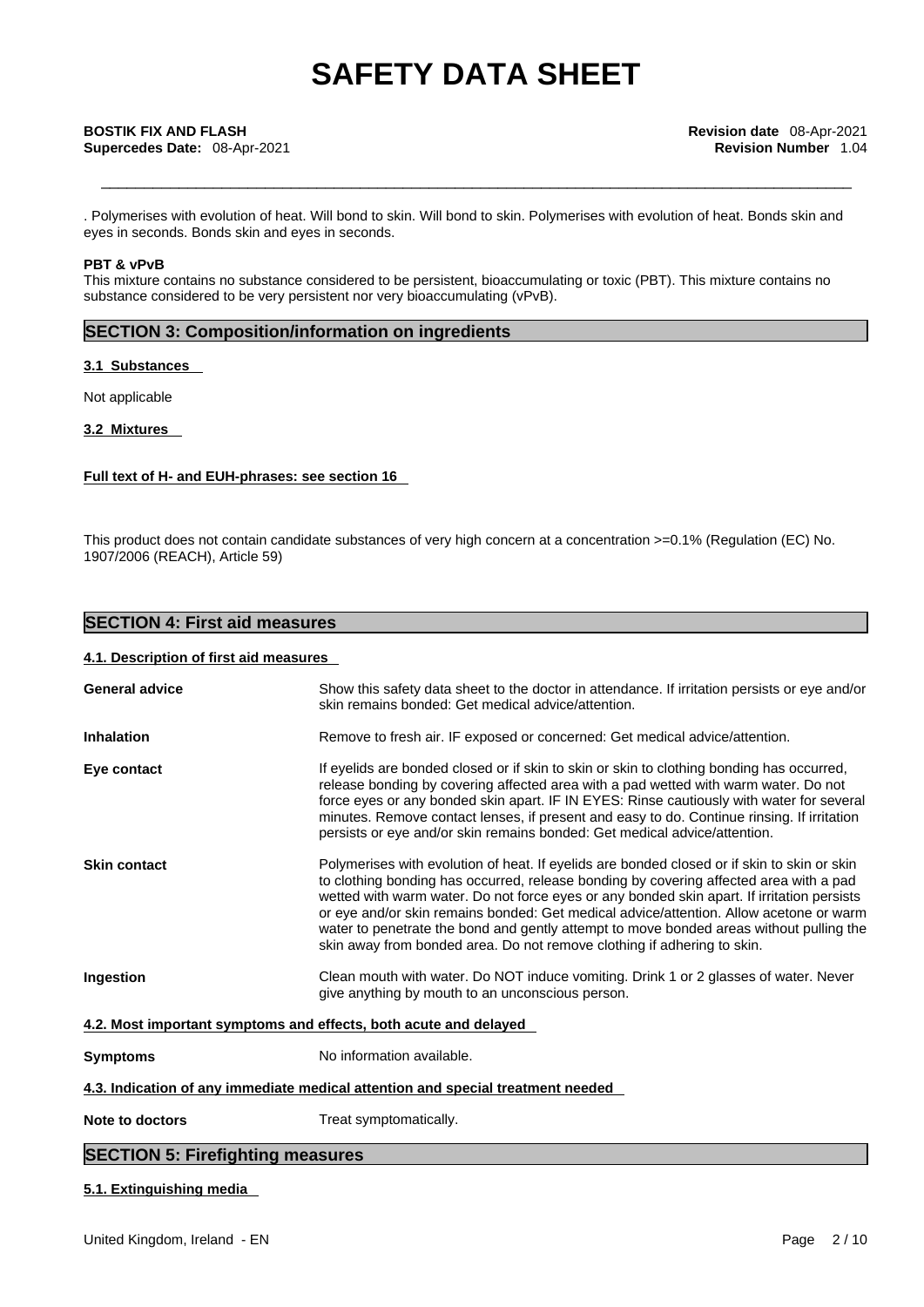**Supercedes Date: 08-Apr-2021** 

| <b>Suitable Extinguishing Media</b>                                           | Use extinguishing measures that are appropriate to local circumstances and the<br>surrounding environment.                                                                                                                                         |
|-------------------------------------------------------------------------------|----------------------------------------------------------------------------------------------------------------------------------------------------------------------------------------------------------------------------------------------------|
| Unsuitable extinguishing media                                                | No information available.                                                                                                                                                                                                                          |
| 5.2. Special hazards arising from the substance or mixture                    |                                                                                                                                                                                                                                                    |
| Specific hazards arising from the Bonds skin and eyes in seconds.<br>chemical |                                                                                                                                                                                                                                                    |
| <b>Hazardous combustion products</b>                                          | Carbon oxides. Nitrogen oxides (NOx).                                                                                                                                                                                                              |
| 5.3. Advice for firefighters                                                  |                                                                                                                                                                                                                                                    |
| Special protective equipment and<br>precautions for fire-fighters             | Firefighters should wear self-contained breathing apparatus and full firefighting turnout<br>gear. Use personal protection equipment.                                                                                                              |
| <b>SECTION 6: Accidental release measures</b>                                 |                                                                                                                                                                                                                                                    |
|                                                                               | 6.1. Personal precautions, protective equipment and emergency procedures                                                                                                                                                                           |
| <b>Personal precautions</b>                                                   | Avoid contact with skin, eyes or clothing. Ensure adequate ventilation. Use personal<br>protective equipment as required. See section 8 for more information.                                                                                      |
| For emergency responders                                                      | Use personal protection recommended in Section 8.                                                                                                                                                                                                  |
| 6.2. Environmental precautions                                                |                                                                                                                                                                                                                                                    |
| <b>Environmental precautions</b>                                              | See Section 12 for additional Ecological Information.                                                                                                                                                                                              |
| 6.3. Methods and material for containment and cleaning up                     |                                                                                                                                                                                                                                                    |
| <b>Methods for containment</b>                                                | Do not use cloths for mopping up. Flood with water to complete polymerization and<br>scrape off floor.                                                                                                                                             |
| Methods for cleaning up                                                       | Allow material to fully cure. Excess material should be mechanically scraped and<br>disposed of in designated waste containers. See section 13 for more information.                                                                               |
| Prevention of secondary hazards                                               | Clean contaminated objects and areas thoroughly observing environmental regulations.                                                                                                                                                               |
| 6.4. Reference to other sections                                              |                                                                                                                                                                                                                                                    |
| <b>Reference to other sections</b>                                            | See section 8 for more information. See section 13 for more information.                                                                                                                                                                           |
| <b>SECTION 7: Handling and storage</b>                                        |                                                                                                                                                                                                                                                    |
| 7.1. Precautions for safe handling                                            |                                                                                                                                                                                                                                                    |
| Advice on safe handling                                                       | Handle in accordance with good industrial hygiene and safety practice. Avoid contact<br>with skin, eyes or clothing. Use personal protection equipment. Do not eat, drink or<br>smoke when using this product. See section 8 for more information. |
| <b>General hygiene considerations</b>                                         | Handle in accordance with good industrial hygiene and safety practice.                                                                                                                                                                             |
| 7.2. Conditions for safe storage, including any incompatibilities             |                                                                                                                                                                                                                                                    |
| <b>Storage Conditions</b>                                                     | Keep from freezing. Protect from moisture.                                                                                                                                                                                                         |
| 7.3. Specific end use(s)                                                      |                                                                                                                                                                                                                                                    |
| Specific use(s)                                                               |                                                                                                                                                                                                                                                    |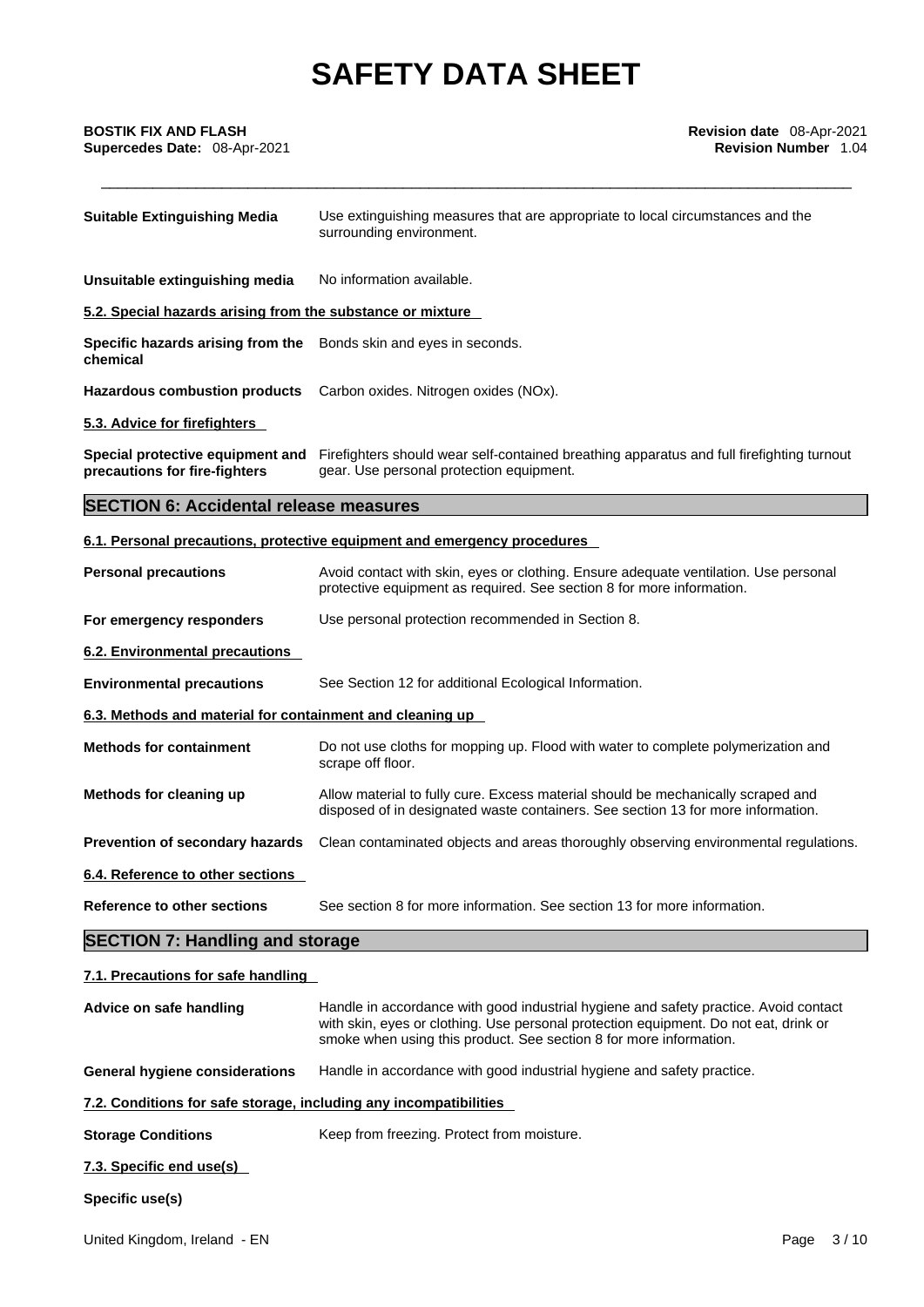This product is a cyanoacrylate-based adhesive.

**Risk Management Methods (RMM)** The information required is contained in this Safety Data Sheet.

**Other information** Observe technical data sheet.

# **SECTION 8: Exposure controls/personal protection**

**8.1. Control parameters** 

**Exposure Limits**

**Derived No Effect Level (DNEL)** No information available

**Predicted No Effect Concentration** No information available. **(PNEC)** 

# **8.2. Exposure controls**

**Engineering controls** Ensure adequate ventilation, especially in confined areas.

# **Personal protective equipment**

| <b>Eye/face protection</b>    | Wear safety glasses with side shields (or goggles).                                   |
|-------------------------------|---------------------------------------------------------------------------------------|
| <b>Hand protection</b>        | Recommended Use:. Nitrile rubber. Glove thickness > 0.4 mm. Latex gloves.             |
|                               | Polyethylene. Polypropylene. Glove thickness $>= 0.15$ mm. Ensure that the            |
|                               | breakthrough time of the glove material is not exceeded. Refer to glove supplier for  |
|                               | information on breakthrough time for specific gloves. Gloves must conform to standard |
|                               | <b>EN 374</b>                                                                         |
| Skin and body protection      | Wear suitable protective clothing.                                                    |
| <b>Respiratory protection</b> | None under normal use conditions.                                                     |
|                               |                                                                                       |

**Remarks • Method** 

**Environmental exposure controls** Do not allow uncontrolled discharge of product into the environment.

# **SECTION 9: Physical and chemical properties**

### **9.1. Information on basic physical and chemical properties**

| <b>Physical state</b><br>Appearance<br><b>Colour</b><br>Odour<br><b>Odour threshold</b> | Liquid<br>Liguid<br>Clear, colourless to yellow<br>Odourless<br>Not applicable |    |
|-----------------------------------------------------------------------------------------|--------------------------------------------------------------------------------|----|
| <b>Property</b>                                                                         | Values                                                                         | R١ |
| рH                                                                                      | No data available                                                              |    |
| pH (as aqueous solution)                                                                | No data available                                                              |    |
| Melting point / freezing point                                                          | No data available                                                              |    |
| Initial boiling point and boiling                                                       | 209 $°C$                                                                       |    |
| range                                                                                   |                                                                                |    |
| <b>Flash point</b>                                                                      | 123 $\degree$ C                                                                |    |
| <b>Evaporation rate</b>                                                                 | No data available                                                              |    |
| <b>Flammability</b>                                                                     | Not applicable for liquids.                                                    |    |
| <b>Flammability Limit in Air</b>                                                        |                                                                                |    |
| Upper flammability or explosive No data available                                       |                                                                                |    |
| limits                                                                                  |                                                                                |    |
| Lower flammability or explosive No data available<br>limits                             |                                                                                |    |
| Vapour pressure                                                                         | No data available                                                              |    |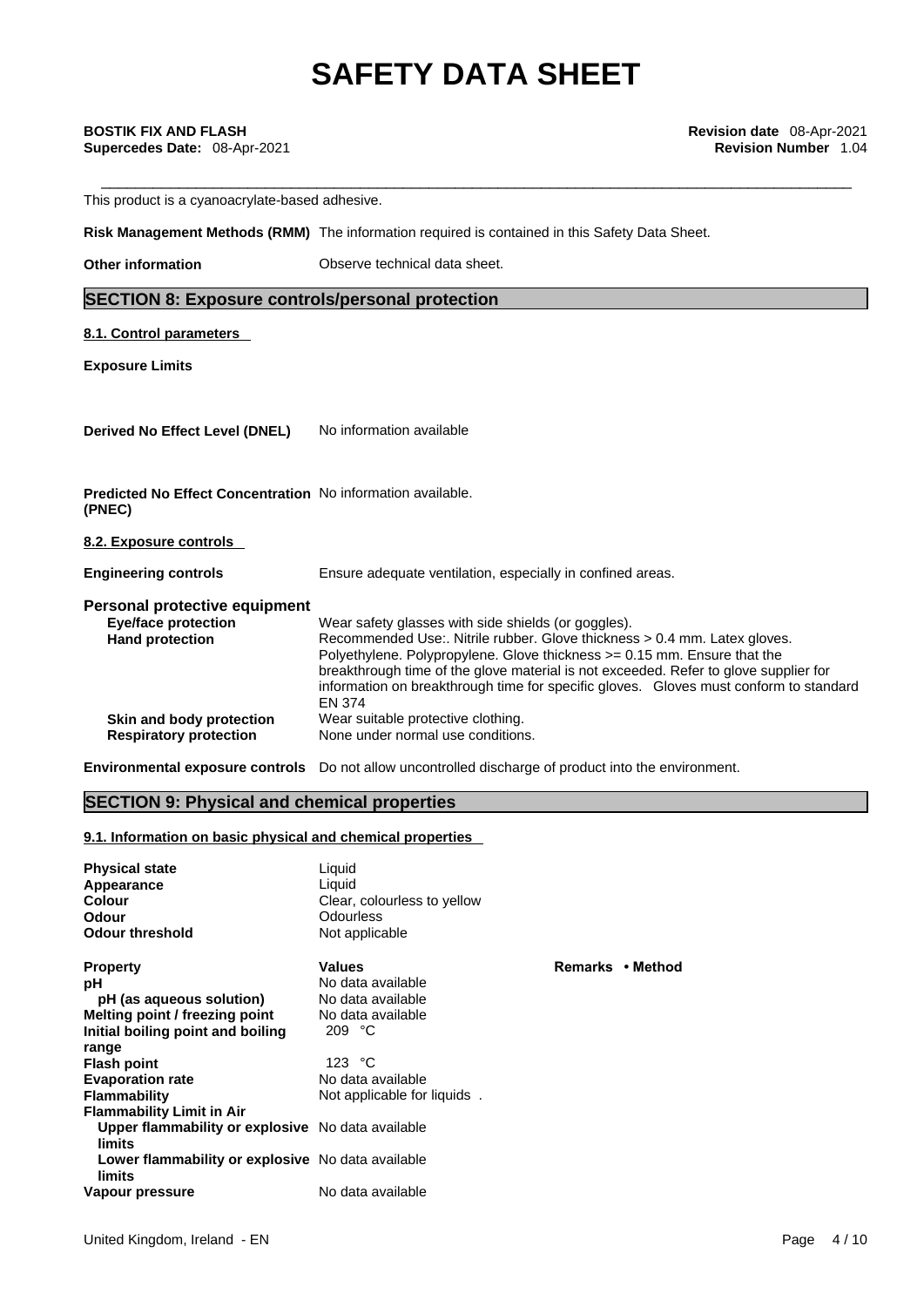# \_\_\_\_\_\_\_\_\_\_\_\_\_\_\_\_\_\_\_\_\_\_\_\_\_\_\_\_\_\_\_\_\_\_\_\_\_\_\_\_\_\_\_\_\_\_\_\_\_\_\_\_\_\_\_\_\_\_\_\_\_\_\_\_\_\_\_\_\_\_\_\_\_\_\_\_\_\_\_\_\_\_\_\_\_\_\_ **BOSTIK FIX AND FLASH Revision date** 08-Apr-2021 **Supercedes Date:** 08-Apr-2021 **Revision Number** 1.04

| <b>Relative vapour density</b><br><b>Relative density</b> | No data available<br>No data available |                             |  |
|-----------------------------------------------------------|----------------------------------------|-----------------------------|--|
| <b>Water solubility</b>                                   | slightly soluble                       | Polymerisation can occur    |  |
| Solubility(ies)                                           | No data available                      |                             |  |
| <b>Partition coefficient</b>                              | No data available                      |                             |  |
| <b>Autoignition temperature</b>                           | 123 $\degree$ C                        |                             |  |
| Decomposition temperature                                 | No data available                      |                             |  |
| <b>Kinematic viscosity</b>                                | No data available                      |                             |  |
| <b>Dynamic viscosity</b>                                  | 150 - 210 - mPas                       | Spindle 21 @ 50 rpm @ 25 °C |  |
| <b>Explosive properties</b>                               | No data available                      |                             |  |
| <b>Oxidising properties</b>                               | No data available                      |                             |  |
| 9.2. Other information                                    |                                        |                             |  |
| Solid content (%)                                         | No information available               |                             |  |
| <b>VOC Content (%)</b>                                    |                                        |                             |  |

# **SECTION 10: Stability and reactivity**

**Density** 1.11 g/cm<sup>3</sup>

| 10.1. Reactivity                                                 |                                                     |  |
|------------------------------------------------------------------|-----------------------------------------------------|--|
| <b>Reactivity</b>                                                | No information available.                           |  |
| 10.2. Chemical stability                                         |                                                     |  |
| <b>Stability</b>                                                 | Stable under normal conditions.                     |  |
| <b>Explosion data</b>                                            |                                                     |  |
| Sensitivity to mechanical<br>impact                              | None.                                               |  |
| Sensitivity to static discharge                                  | None.                                               |  |
| 10.3. Possibility of hazardous reactions                         |                                                     |  |
| Possibility of hazardous reactions None under normal processing. |                                                     |  |
| <b>Hazardous polymerisation</b>                                  | Hazardous polymerisation may occur.                 |  |
| 10.4. Conditions to avoid                                        |                                                     |  |
| <b>Conditions to avoid</b>                                       | Product cures with moisture. Protect from moisture. |  |
| 10.5. Incompatible materials                                     |                                                     |  |
| Incompatible materials                                           | Alcohols, Alkali, Amines, Water,                    |  |
| 10.6. Hazardous decomposition products                           |                                                     |  |
| <b>Hazardous decomposition</b><br>products                       | None under normal use conditions.                   |  |
| <b>SECTION 11: Toxicological information</b>                     |                                                     |  |
| did identification and acceptance of a standard and final        |                                                     |  |

# **11.1. Information on toxicological effects**

# **Information on likely routes of exposure**

# **Product Information** .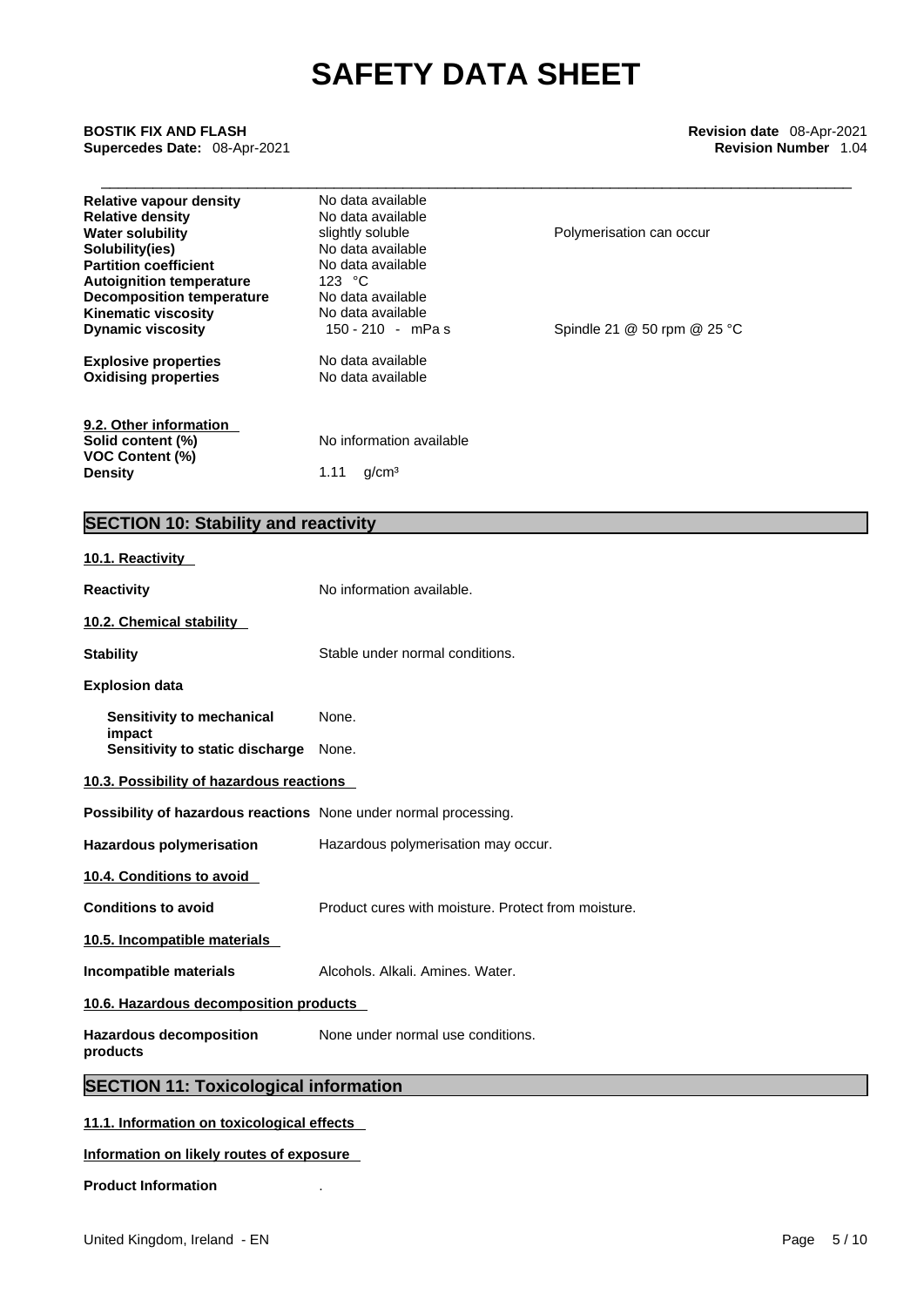# \_\_\_\_\_\_\_\_\_\_\_\_\_\_\_\_\_\_\_\_\_\_\_\_\_\_\_\_\_\_\_\_\_\_\_\_\_\_\_\_\_\_\_\_\_\_\_\_\_\_\_\_\_\_\_\_\_\_\_\_\_\_\_\_\_\_\_\_\_\_\_\_\_\_\_\_\_\_\_\_\_\_\_\_\_\_\_ **BOSTIK FIX AND FLASH Revision date** 08-Apr-2021 **Supercedes Date: 08-Apr-2021**

| Inhalation                              | Based on available data, the classification criteria are not met.                                                       |
|-----------------------------------------|-------------------------------------------------------------------------------------------------------------------------|
| Eye contact                             | Specific test data for the substance or mixture is not available. Bonds skin and eyes in<br>seconds.                    |
| <b>Skin contact</b>                     | Specific test data for the substance or mixture is not available. Bonds skin and eyes in<br>seconds.                    |
| Ingestion                               | Based on available data, the classification criteria are not met.                                                       |
|                                         | Symptoms related to the physical, chemical and toxicological characteristics                                            |
| <b>Symptoms</b>                         | No information available.                                                                                               |
| <b>Numerical measures of toxicity</b>   |                                                                                                                         |
| <b>Acute toxicity</b>                   | The following values are calculated based on chapter 3.1 of the GHS document                                            |
| <b>Component Information</b>            |                                                                                                                         |
|                                         | Delayed and immediate effects as well as chronic effects from short and long-term exposure                              |
| <b>Skin corrosion/irritation</b>        | Based on available data, the classification criteria are not met.                                                       |
|                                         | Serious eye damage/eye irritation Based on available data, the classification criteria are not met.                     |
| Respiratory or skin sensitisation       | Based on available data, the classification criteria are not met.                                                       |
| <b>Germ cell mutagenicity</b>           | Based on available data, the classification criteria are not met.                                                       |
|                                         | The table below indicates ingredients above the cut-off threshold considered as relevant which are listed as mutagenic. |
| Carcinogenicity                         | Based on available data, the classification criteria are not met.                                                       |
|                                         | The table below indicates whether each agency has listed any ingredient as a carcinogen.                                |
| <b>Reproductive toxicity</b>            | Based on available data, the classification criteria are not met.                                                       |
| <b>STOT - single exposure</b>           | Based on available data, the classification criteria are not met.                                                       |
| <b>STOT - repeated exposure</b>         | Based on available data, the classification criteria are not met.                                                       |
| <b>Aspiration hazard</b>                | Based on available data, the classification criteria are not met.                                                       |
| 11.2. Information on other hazards      |                                                                                                                         |
| 11.2.1. Endocrine disrupting properties |                                                                                                                         |
| <b>Endocrine disrupting properties</b>  | No information available.                                                                                               |
|                                         |                                                                                                                         |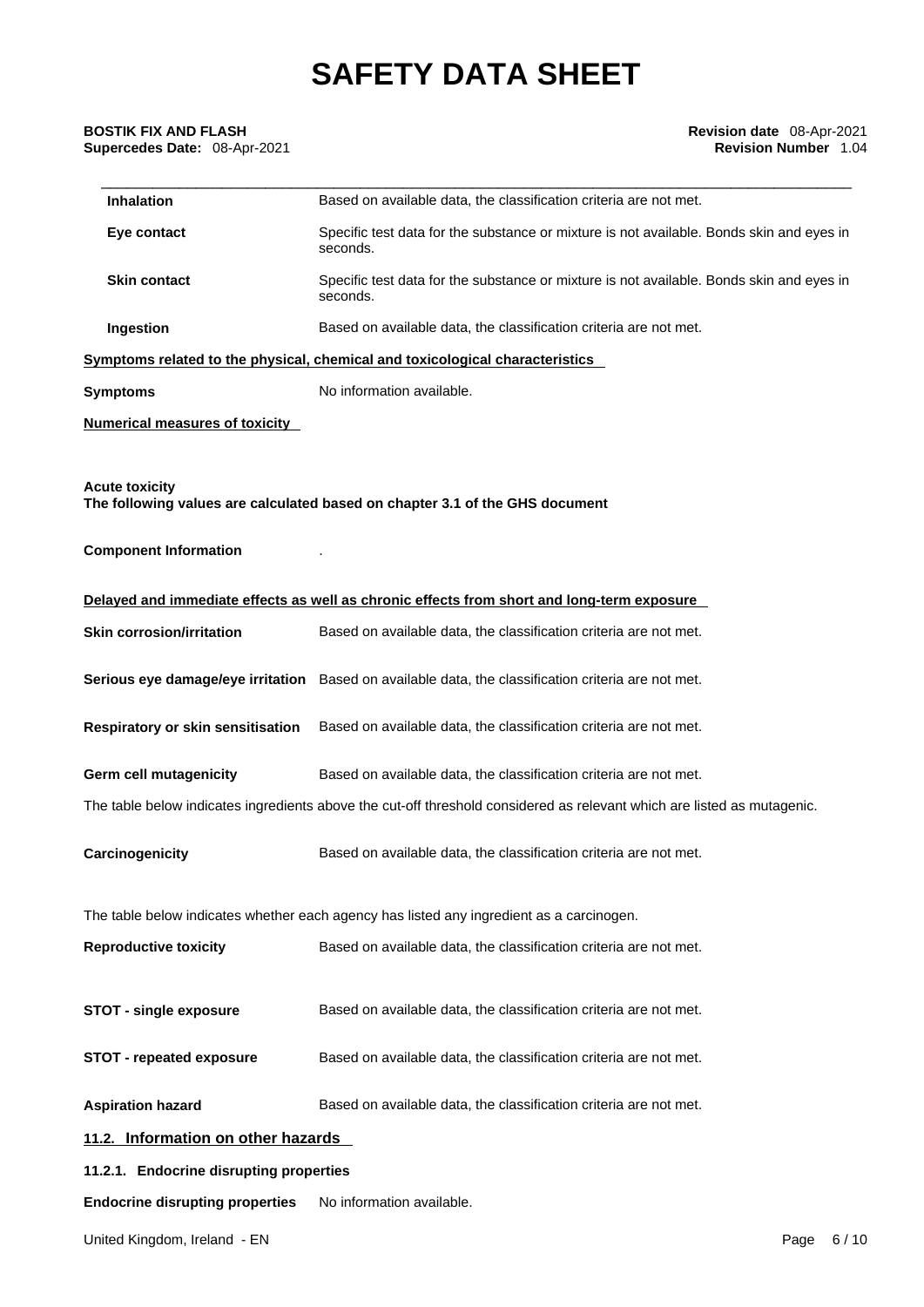\_\_\_\_\_\_\_\_\_\_\_\_\_\_\_\_\_\_\_\_\_\_\_\_\_\_\_\_\_\_\_\_\_\_\_\_\_\_\_\_\_\_\_\_\_\_\_\_\_\_\_\_\_\_\_\_\_\_\_\_\_\_\_\_\_\_\_\_\_\_\_\_\_\_\_\_\_\_\_\_\_\_\_\_\_\_\_ **BOSTIK FIX AND FLASH Revision date** 08-Apr-2021 **Supercedes Date:** 08-Apr-2021 **Revision Number** 1.04

| 11.2.2. Other information                 |                                    |
|-------------------------------------------|------------------------------------|
| Other adverse effects                     | No information available.          |
| <b>SECTION 12: Ecological information</b> |                                    |
| 12.1. Toxicity                            |                                    |
| <b>Ecotoxicity</b>                        |                                    |
| 12.2. Persistence and degradability       |                                    |
| <b>Persistence and degradability</b>      | No information available.          |
| 12.3. Bioaccumulative potential           |                                    |
| <b>Bioaccumulation</b>                    | There is no data for this product. |
| <b>Component Information</b>              |                                    |
| 12.4. Mobility in soil                    |                                    |
| <b>Mobility in soil</b>                   | No information available.          |
| 12.5. Results of PBT and vPvB assessment  |                                    |
| PBT and vPvB assessment                   |                                    |
| 12.6. Other adverse effects               |                                    |
| Other adverse effects                     | No information available.          |

# **SECTION 13: Disposal considerations**

| 13.1. Waste treatment methods          |                                                                                                                                                                                     |
|----------------------------------------|-------------------------------------------------------------------------------------------------------------------------------------------------------------------------------------|
| Waste from residues/unused<br>products | Cured material can be disposed of via incineration or landfill. Uncured material should be<br>disposed of via incineration. Dispose of material with no release to water.           |
| Contaminated packaging                 | Do not reuse empty containers.                                                                                                                                                      |
| <b>European Waste Cataloque</b>        | 08,04,10 waste adhesives and sealants other than those mentioned in 08,04,09<br>08 04 09* waste adhesives and sealants containing organic solvents or other dangerous<br>substances |
| Other information                      | Waste codes should be assigned by the user based on the application for which the<br>product was used.                                                                              |

# **SECTION 14: Transport information**

**Note:** The shipping descriptions shown here are for bulk shipments only, and may not apply to shipments made in non-bulk packages (see regulatory definition). The information shown here, may not always agree with the bill of lading shipping description for the material.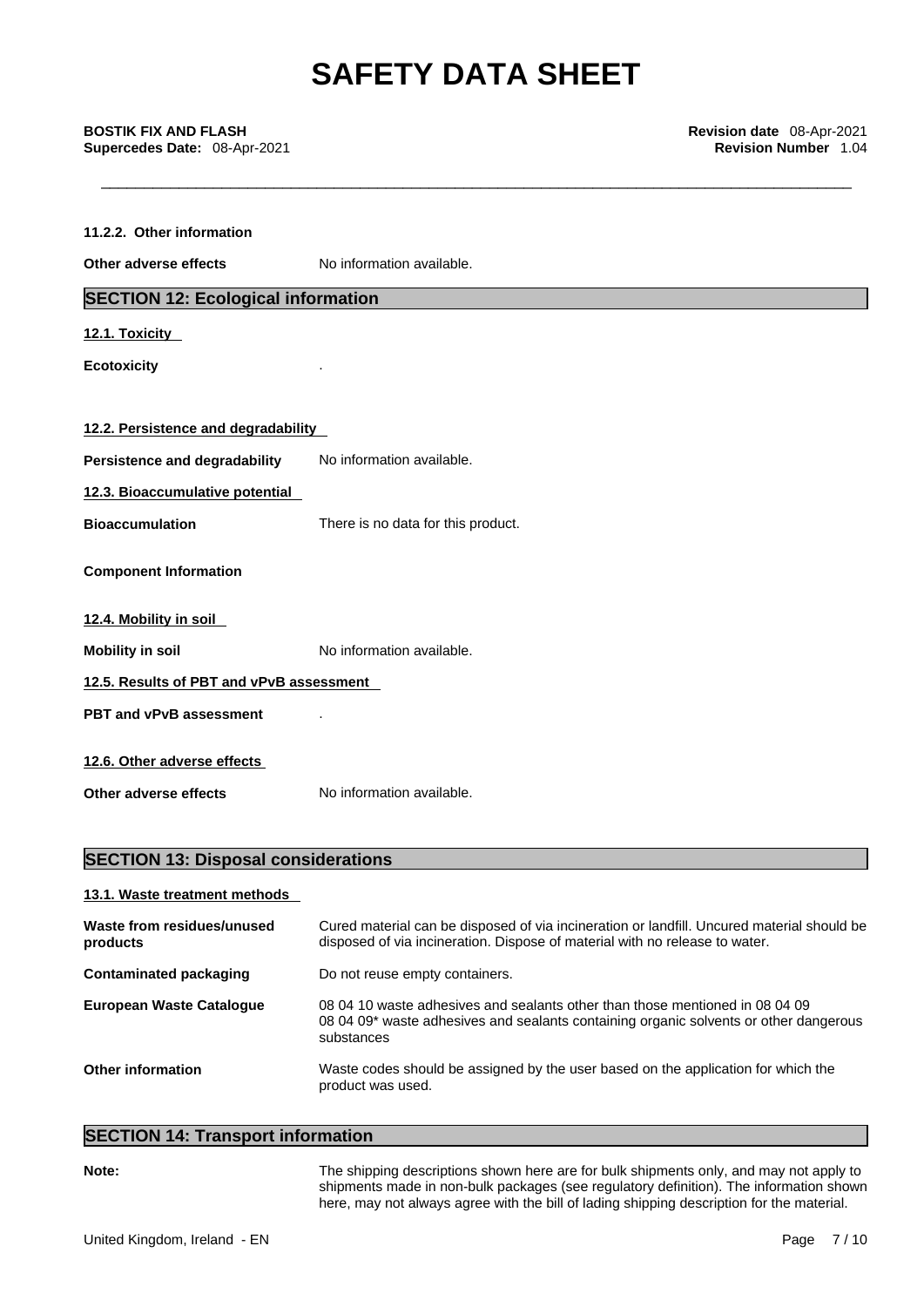\_\_\_\_\_\_\_\_\_\_\_\_\_\_\_\_\_\_\_\_\_\_\_\_\_\_\_\_\_\_\_\_\_\_\_\_\_\_\_\_\_\_\_\_\_\_\_\_\_\_\_\_\_\_\_\_\_\_\_\_\_\_\_\_\_\_\_\_\_\_\_\_\_\_\_\_\_\_\_\_\_\_\_\_\_\_\_ **BOSTIK FIX AND FLASH Revision date** 08-Apr-2021 **Supercedes Date:** 08-Apr-2021 **Revision Number** 1.04

Keep from freezing. **Land transport (ADR/RID) 14.1 UN number or ID number** Not regulated **14.2 Proper Shipping Name** Not regulated **14.3 Transport hazard class(es)** Not regulated **14.3 Transport hazard class(es) 14.4 Packing group Mot regulated** 14.5 Environmental hazards Not applicable **14.6 Special Provisions** None **Note:** Lithium batteries shipped as "Lithium batteries", "Lithium batteries packed with equipment", or "Lithium batteries contained in equipment" may not be classified as "Dangerous Goods" when shipped in accordance with "special provision A45 of IATA-DGR" or "special provision 188 of IMO-IMDG Code" **IMDG 14.1 UN number or ID number** Not regulated **14.2 Proper Shipping Name** Not regulated **14.3 Transport hazard class(es)** Not regulated **14.4 Packing group** Not regulated **14.5 Marine pollutant 14.6 Special Provisions** None **14.7 Transport in bulk according to Annex II of MARPOL and the IBC Code** Not applicable **Air transport (ICAO-TI / IATA-DGR) 14.1 UN number or ID number 14.2 Proper Shipping Name** Aviation regulated liquid, n.o.s **14.3 Transport hazard class(es)** 9 **14.4 Packing group** III **Description UN3334, Aviation regulated liquid, n.o.s, 9, III 14.5 Environmental hazards** Not applicable **14.6 Special Provisions** A27 **Limited Quantity (LQ)** 30 kg G **ERG Code** 9A **Note:** Lithium batteries shipped as "Lithium batteries", "Lithium batteries packed with equipment", or "Lithium batteries contained in equipment" may not be classified as "Dangerous Goods" when shipped in accordance with "special provision A45 of IATA-DGR" or "special provision 188 of IMO-IMDG Code"

# **Section 15: REGULATORY INFORMATION**

**15.1. Safety, health and environmental regulations/legislation specific for the substance or mixture**

### **European Union**

Take note of Directive 98/24/EC on the protection of the health and safety of workers from the risks related to chemical agents at work

Check whether measures in accordance with Directive 94/33/EC for the protection of young people at work must be taken.

Take note of Directive 92/85/EC on the protection of pregnant and breastfeeding women at work

### **Registration, Evaluation, Authorization, and Restriction of Chemicals (REACh) Regulation (EC 1907/2006)**

#### **SVHC: Substances of Very High Concern for Authorisation:**

This product does not contain candidate substances of very high concern at a concentration >=0.1% (Regulation (EC) No. 1907/2006 (REACH), Article 59)

## **EU-REACH (1907/2006) - Annex XVII - Substances subject to Restriction**

This product does not contain substances subject to restriction (Regulation (EC) No. 1907/2006 (REACH), Annex XVII).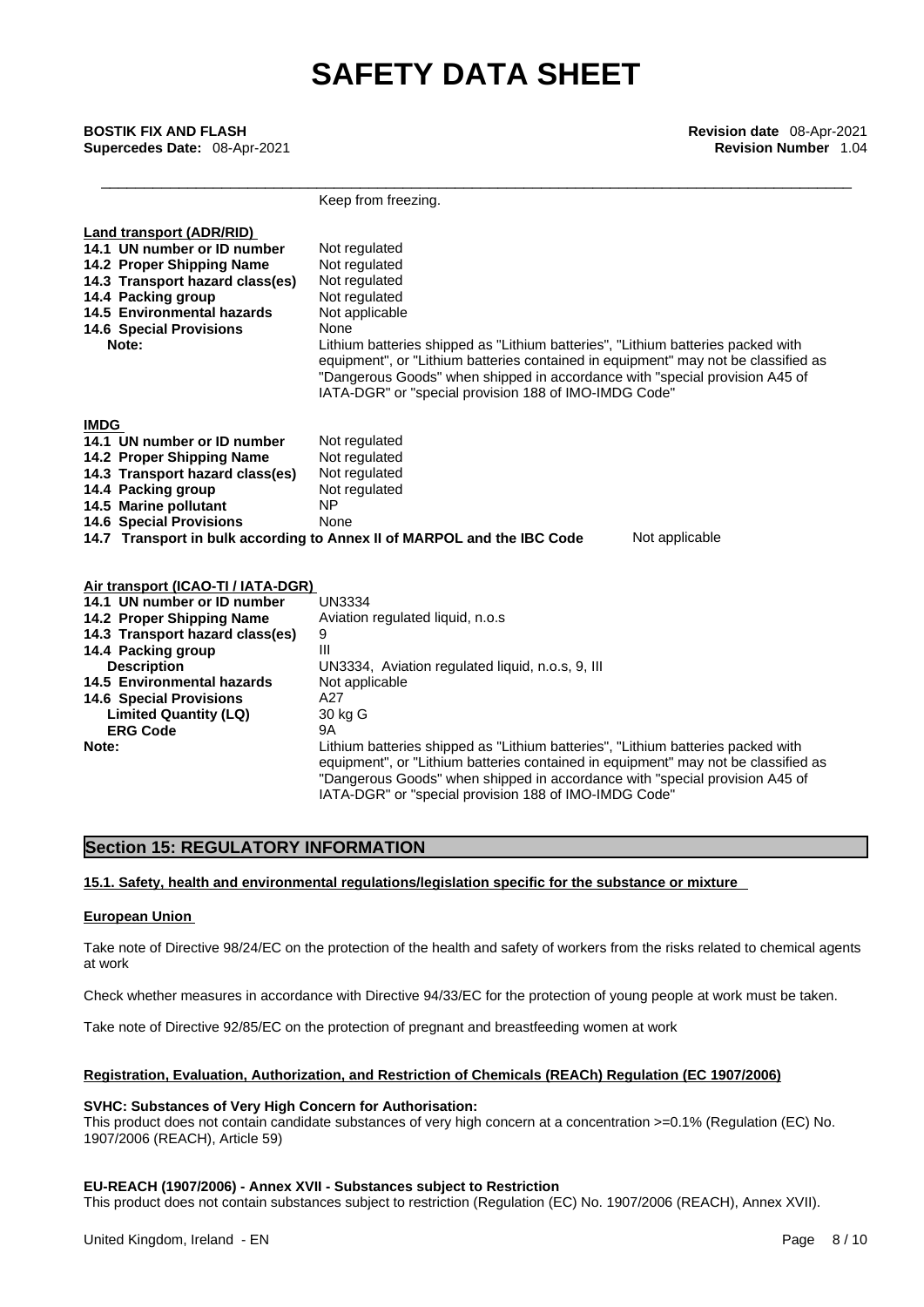**Substance subject to authorisation per REACH Annex XIV**

This product does not contain substances subject to authorisation (Regulation (EC) No. 1907/2006 (REACH), Annex XIV)

**Ozone-depleting substances (ODS) regulation (EC) 1005/2009** Not applicable

## **Persistent Organic Pollutants**

Not applicable

# **National regulations**

## **15.2. Chemical safety assessment**

Chemical Safety Assessments have been carried out by the Reach registrants for substances registered at >10 tpa. No Chemical Safety Assessment has been carried out for this mixture

# **SECTION 16: Other information**

#### **Key or legend to abbreviations and acronyms used in the safety data sheet**

| Legend      |                                                           |
|-------------|-----------------------------------------------------------|
| <b>TWA</b>  | TWA (time-weighted average)                               |
| <b>STEL</b> | STEL (Short Term Exposure Limit)                          |
| Ceiling     | Ceiling Limit Value                                       |
|             | Skin designation                                          |
| <b>SVHC</b> | Substance(s) of Very High Concern                         |
| <b>PBT</b>  | Persistent, Bioaccumulative, and Toxic (PBT) Chemicals    |
| vPvB        | Very Persistent and very Bioaccumulative (vPvB) Chemicals |
| STOT RE     | Specific target organ toxicity - Repeated exposure        |
| STOT SE     | Specific target organ toxicity - Single exposure          |
| EWC         | European Waste Catalogue                                  |

## **Key literature references and sources for data**

No information available

| <b>Prepared By</b>         | <b>Product Safety &amp; Regulatory Affairs</b> |
|----------------------------|------------------------------------------------|
| <b>Revision date</b>       | 08-Apr-2021                                    |
| Indication of changes      |                                                |
| <b>Revision note</b>       | Not applicable.                                |
| <b>Training Advice</b>     | No information available                       |
| <b>Further information</b> | No information available                       |
|                            |                                                |

## **This material safety data sheet complies with the requirements of Regulation (EC) No. 1907/2006**

# **Disclaimer**

The information provided in this Safety Data Sheet is correct to the best of our knowledge, information and belief at the date of